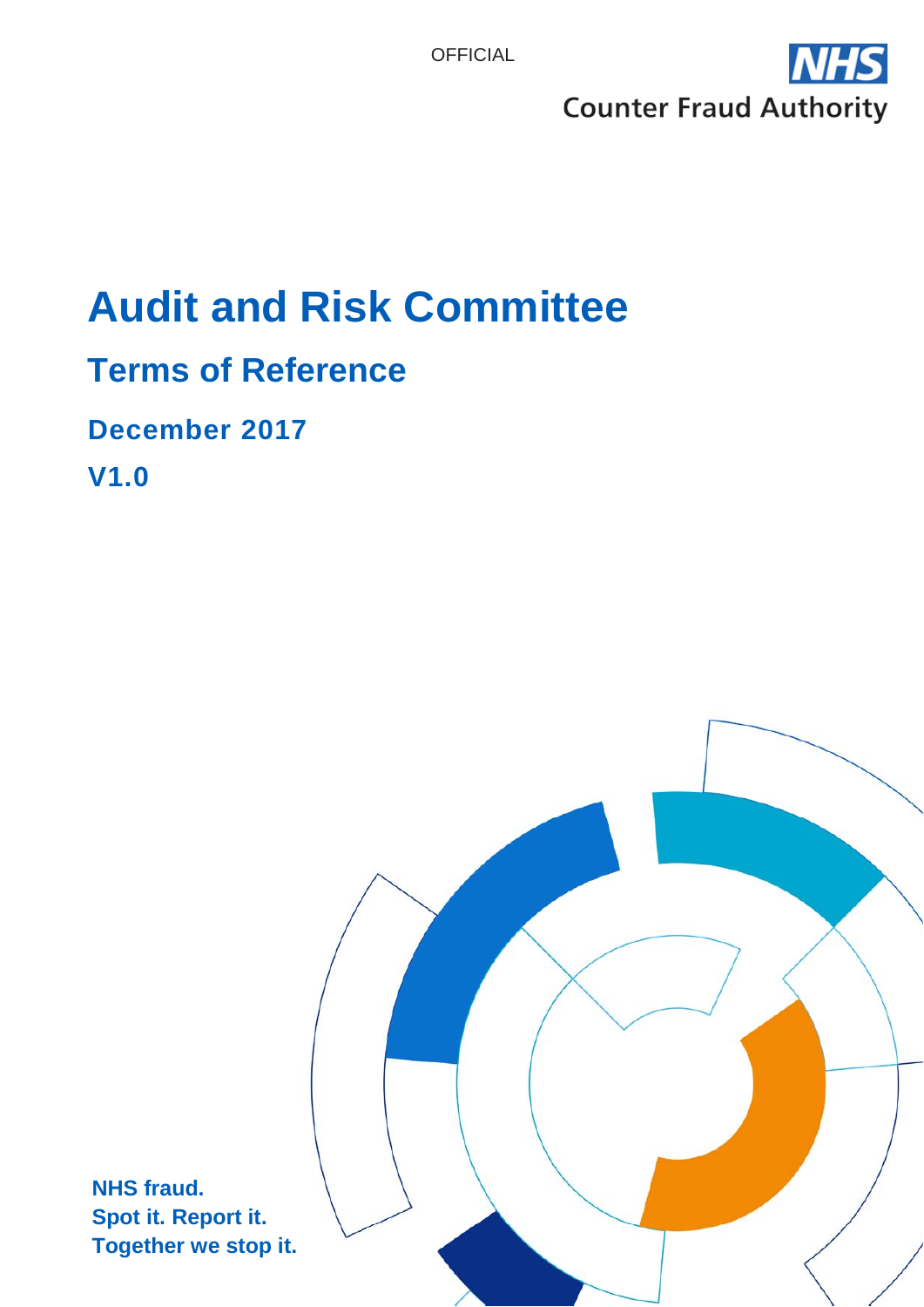### **Version control**

| <b>Version</b> | <b>Name</b>                       | <b>Date</b>   | <b>Comment</b>                                                                                      |
|----------------|-----------------------------------|---------------|-----------------------------------------------------------------------------------------------------|
| V.1.0          | Finance & Corporate<br>Governance | December 2017 | Approved by<br><b>NHSCFA</b><br><b>Board</b><br>23.11.17<br>Review due no<br>later than<br>23.11.18 |
|                |                                   |               |                                                                                                     |
|                |                                   |               |                                                                                                     |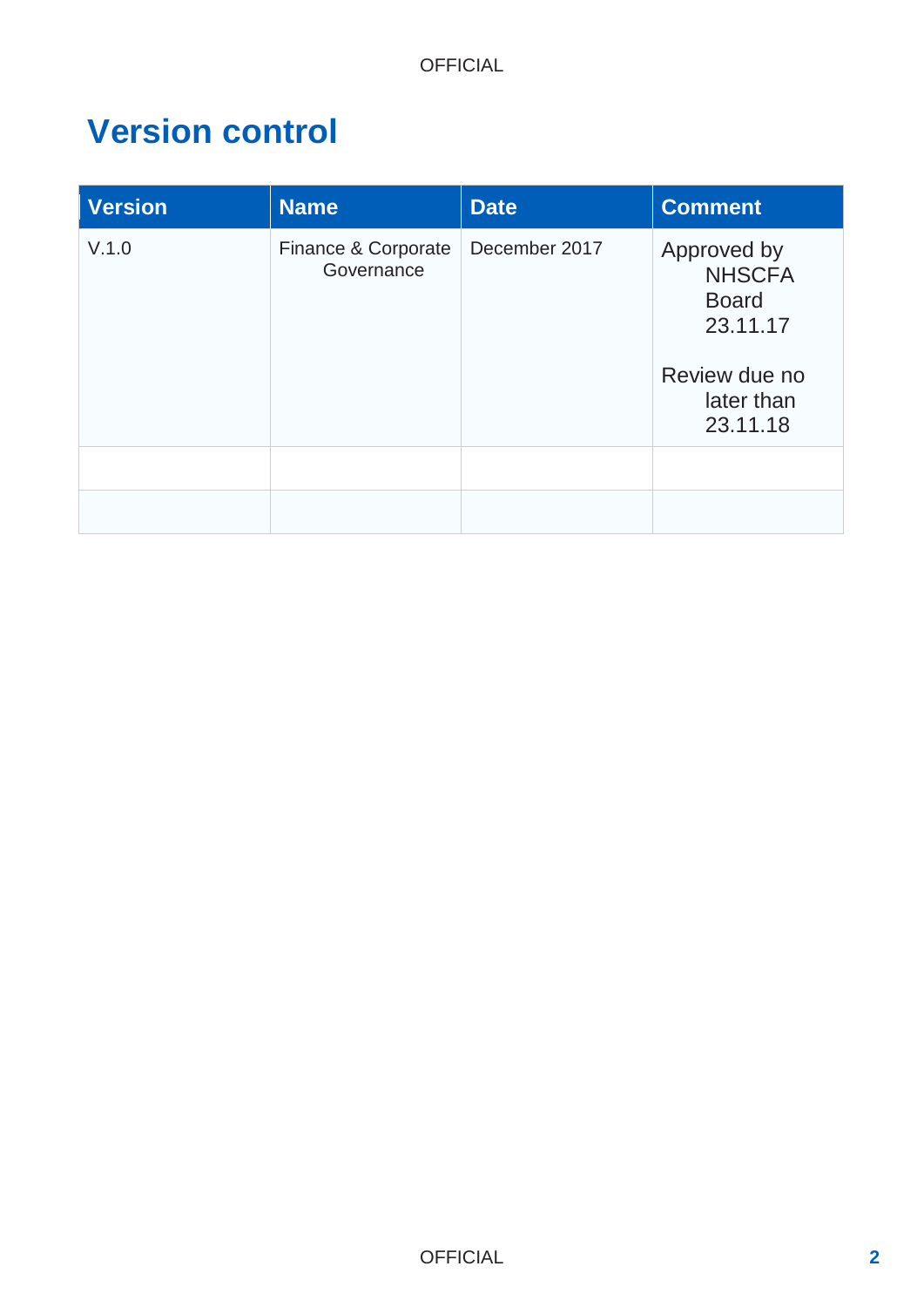# **Table of contents**

### **NHS Counter Fraud Authority: Audit and Risk committee**

| 2. |                                                                       |  |  |  |
|----|-----------------------------------------------------------------------|--|--|--|
|    | 2.1: The Committee will advise the Board and Accounting Officer on: 5 |  |  |  |
|    |                                                                       |  |  |  |
|    |                                                                       |  |  |  |
|    |                                                                       |  |  |  |
|    |                                                                       |  |  |  |
|    | (a)                                                                   |  |  |  |
|    | (b)                                                                   |  |  |  |
|    |                                                                       |  |  |  |
|    |                                                                       |  |  |  |
| 3. |                                                                       |  |  |  |
| 4. |                                                                       |  |  |  |
| 5. |                                                                       |  |  |  |
| 6. |                                                                       |  |  |  |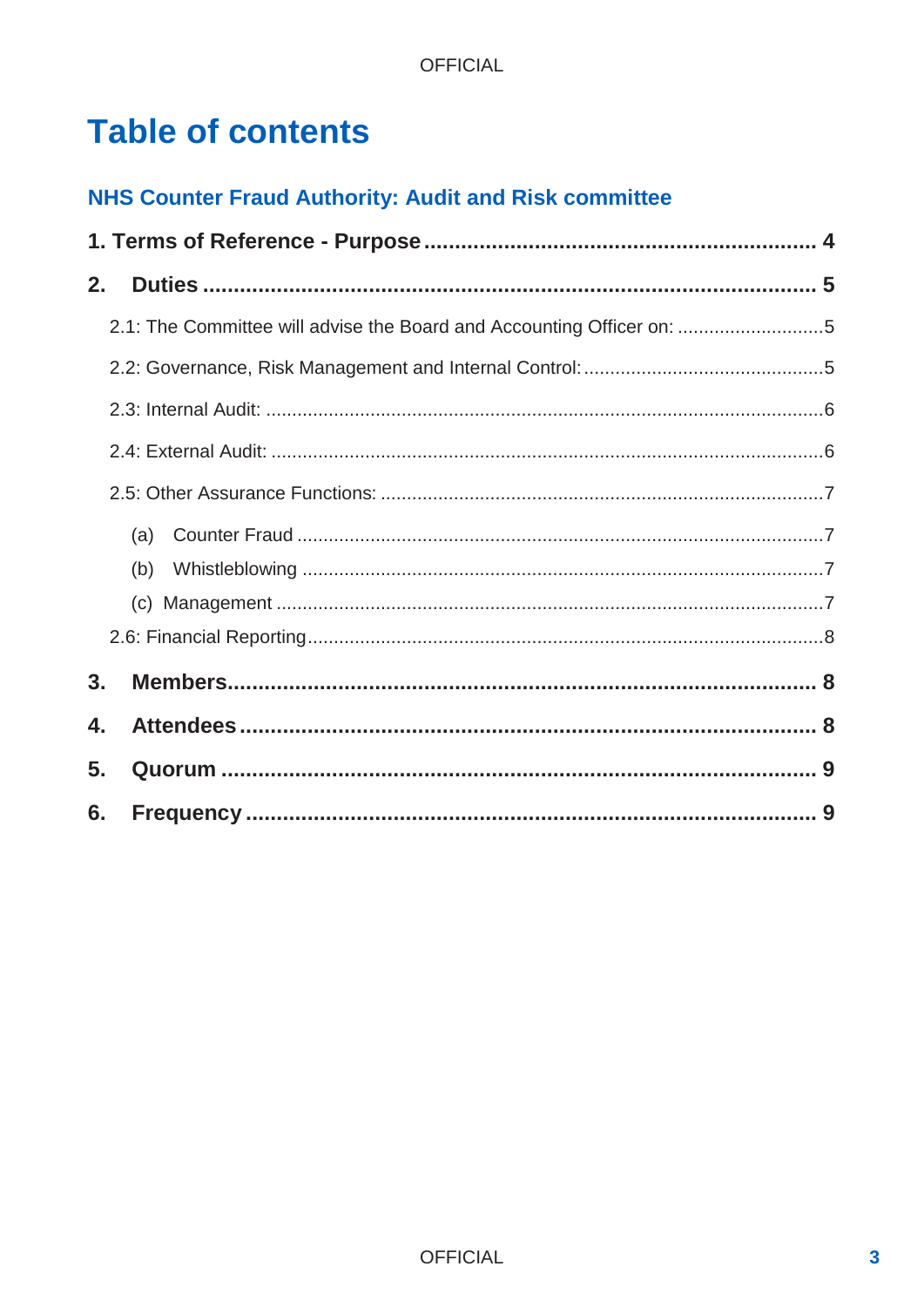## **1. Terms of Reference – Purpose**

The Audit & Risk Committee provides an independent and objective view of internal control. The Committee is authorised to take decisions on behalf of the NHS Counter Fraud Authority(NHSCFA) on matters relevant to the purpose of the committee (but not reserved to the Board) and to obtain outside independent professional advice and secure attendance of outsiders with relevant experience and expertise if they consider this to be necessary. The Committee is authorised to co-opt additional members for a period not exceeding a year to provide specialist skills, knowledge and experience.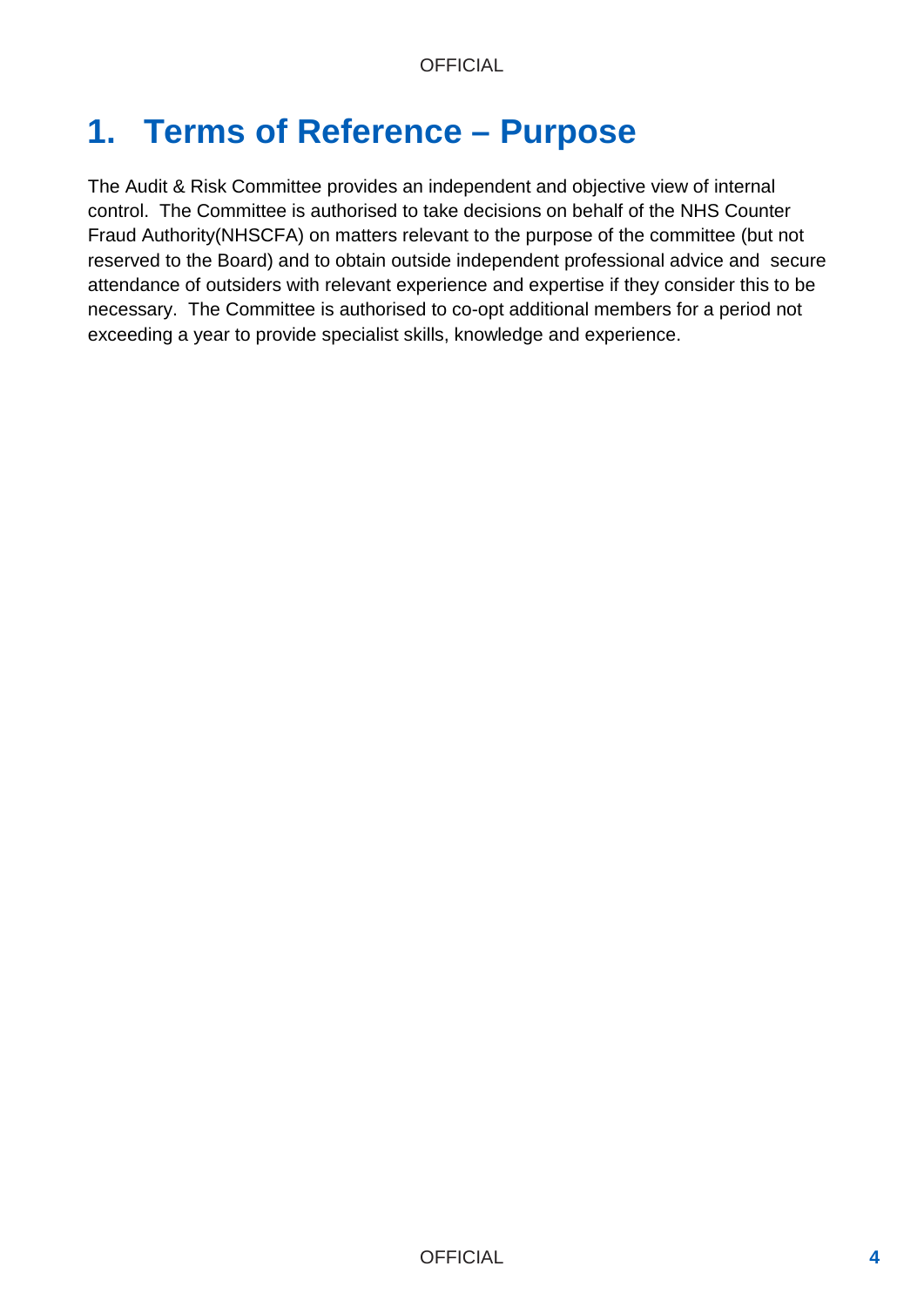# <span id="page-4-0"></span>**2. Duties**

#### <span id="page-4-1"></span>**2.1 The Committee will advise the Board and Accounting Officer on:**

- The strategic processes for risk, control and governance and the Governance Statement;
- The accounting policies, the accounts, and the annual report of NHSCFA, including the process for review of the accounts prior to submission for audit, levels of error identified, and management's letter of representation to the external auditors;
- The planned activity and results of both internal and external audit;
- Adequacy of management response to issues identified by audit activity, including external audit's management letter;
- Assurances relating to the management of risk and corporate governance requirements for NHSCFA;
- Counter Fraud policies, whistle-blowing processes, and arrangements for special investigations.

The Committee will annually review its own effectiveness and report the results of that review to the Board.

A copy of the agreed minutes of each meeting of the committee will be presented by the chair of the committee to the Board.

#### <span id="page-4-2"></span>**2.2 Governance, Risk Management and Internal Control:**

- The Committee will review the establishment and maintenance of an effective system of governance, risk management and internal control, covering all of NHS CFA's activities and supporting achievement of the organisation objectives
- In particular, the Committee will review the adequacy and effectiveness of:
	- a. All risk and control related disclosure statements (in particular the annual governance statement), together with the accompanying Head of Internal Audit Opinion, external audit opinion or other appropriate independent assurances, prior to endorsement by the Board, where necessary;
	- b. The underlying assurance processes that indicate the degree of achievement of corporate objectives, the effectiveness of the management of principal risks and the appropriateness of the above disclosure documents;
	- c. The policies for ensuring compliance with relevant regulatory, legal and code of conduct requirements and related reporting and self-certification; and,
	- d. The policies and procedures for all work related to fraud and corruption.
	- The Committee will utilise work of internal audit, external audit and other assurance functions. It will also seek reports and assurances from Officers as appropriate, concentrating on the over-arching systems of governance, risk management and internal control, together with indicators of their effectiveness.

#### OFFICIAL **5**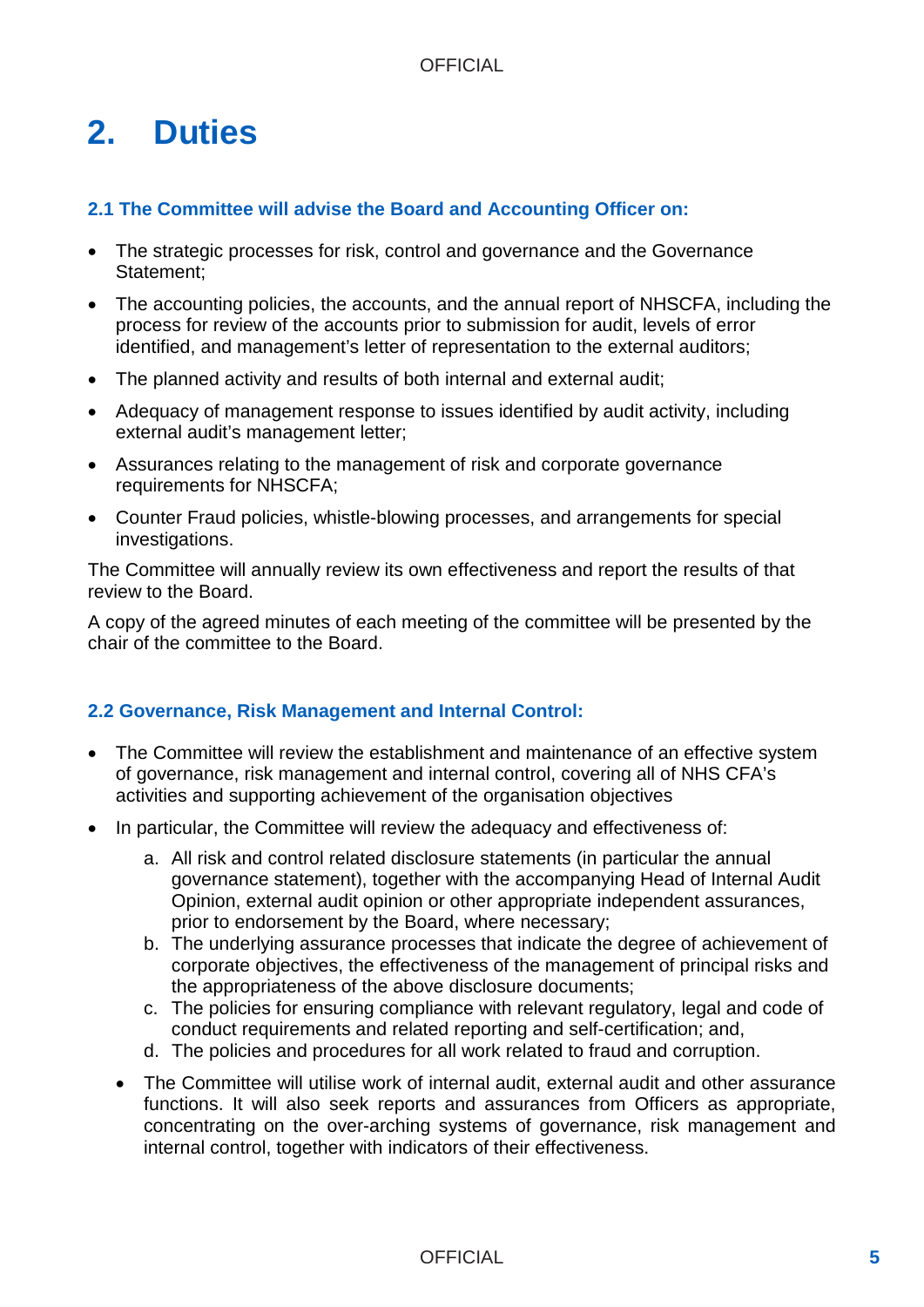• At each meeting the Committee will consider a review of key risk management factors. In particular, this will include a review of the NHSCFA's Risk Assurance Framework and an explanation of any changes in risk ratings. This Committee will consider if any issues raised elsewhere on the agenda impact on the corporate risk register or the Assurance Framework. Annually the committee will review the authority-wide risk register.

#### <span id="page-5-0"></span>**2.3 Internal Audit:**

- The Committee will ensure there is an effective internal audit function that meets mandatory Government Internal Audit Standards and provides appropriate independent assurance on the full range of strategic, financial and operational risks to the Audit Committee, Chief Executive and Board.
- This will be achieved by:
	- a. Consideration of the provision of the internal audit service, the cost of the audit and any questions of resignation and dismissal;
	- b. Review and approval of the internal audit strategy, operational plan and more detailed programme of work ensuring that this is consistent with the audit needs of NHSCFA.
	- c. Considering the major findings of internal audit work (and management's response), and ensuring co-ordination between the internal and external auditors to optimise audit resources;
	- d. Ensuring that the internal audit function is adequately resourced and has appropriate standing within NHSCFA; and
	- e. An annual review of the effectiveness of internal audit.

#### <span id="page-5-1"></span>**2.4 External Audit:**

- The Committee will review the work and findings of the external auditors and consider the implications of and management's response to their work.
- This will be achieved by:
	- a. Consideration of the appointment and performance of the external auditors, as far as the rules governing their appointment permit:
	- b. Discussion and agreement with the external auditors, before the audit commences, of the nature and scope of the audit as set out in the annual plan, and ensuring co-ordination, as appropriate, with other external auditors operating within the NHS;
	- c. Discussion with the external auditors of their evaluation of audit risks, their assessment of NHSCFA and the associated impact on the audit fee; and
	- d. Review of all external audit reports, including the report to those charged with governance, agreement of the annual audit letter before submission to the Board, and any work undertaken outside the annual audit plan, together with the appropriateness of management responses.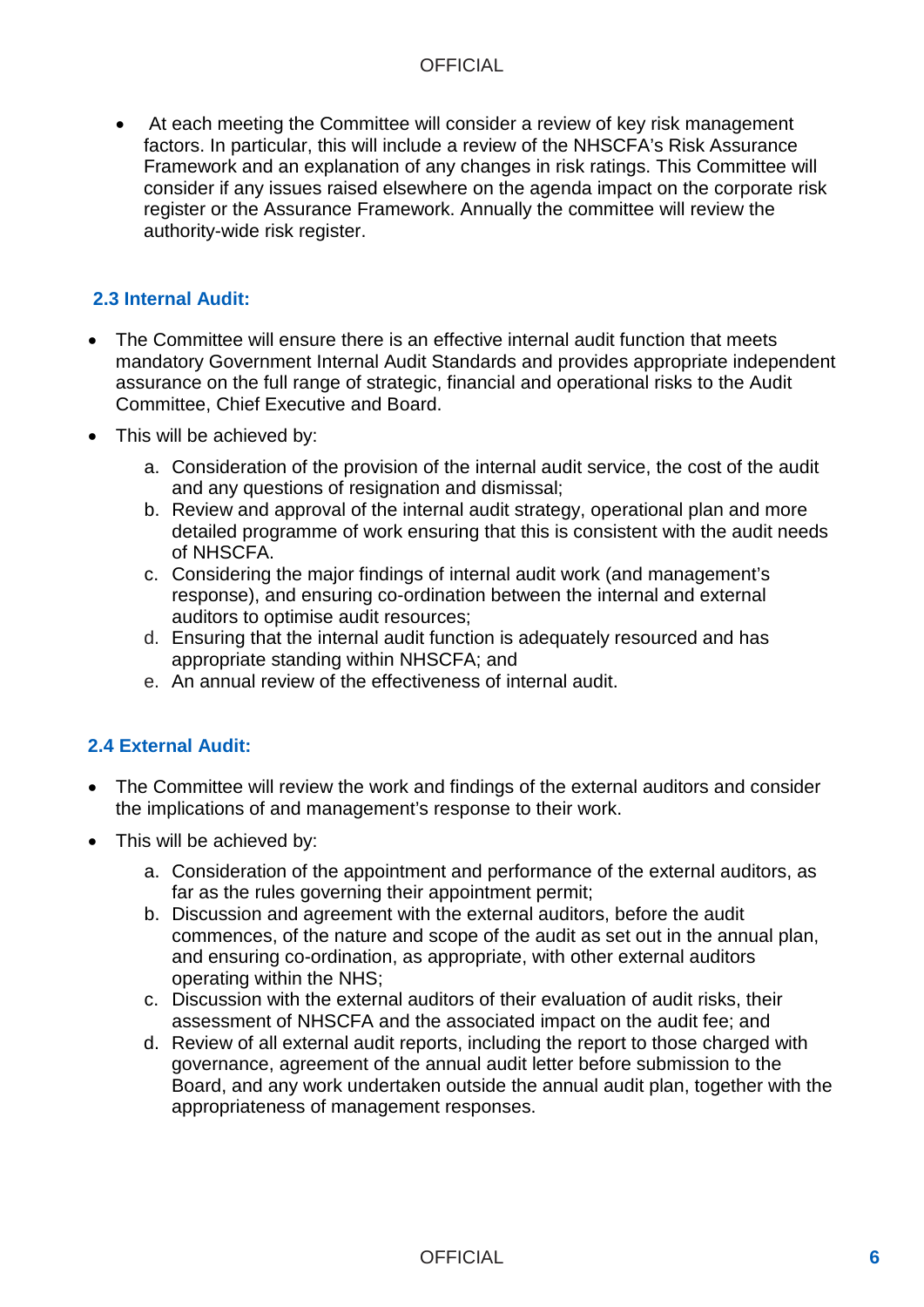#### <span id="page-6-0"></span>**2.5 Other Assurance Functions:**

- The Committee will review findings of other significant assurance functions, both internal and external to NHSCFA and consider the implications for the governance of NHSCFA. These will include, but will not be limited to, any reviews by the Department of Health.
- In addition, the Committee will review the work of other groups within NHSCFA, whose work can provide relevant assurance to the Committee's own scope of work.
- The Committee will review reports and assurances from Officers on the overall Corporate Performance of NHSCFA, and the implementation of agreed policies and standards.

#### <span id="page-6-1"></span>**(a) Counter Fraud**

- The Committee will satisfy itself that NHSCFA has adequate arrangements in place for countering internal fraud and will review the outcomes of that work.
- The committee will review and approve the internal counter fraud arrangements on an annual basis

#### <span id="page-6-2"></span>**(b) Whistleblowing**

• The committee will review the policies by which staff may, in confidence, raise concerns about the possible improprieties in matters of financial reporting or other matters.

#### <span id="page-6-3"></span>**(c) Management**

- The Committee will request and review reports and positive assurances from Officers on the overall arrangements for governance, risk management and internal control.
- The Committee may also request specific reports from individual functions within NHSCFA as they may be appropriate to the overall arrangements.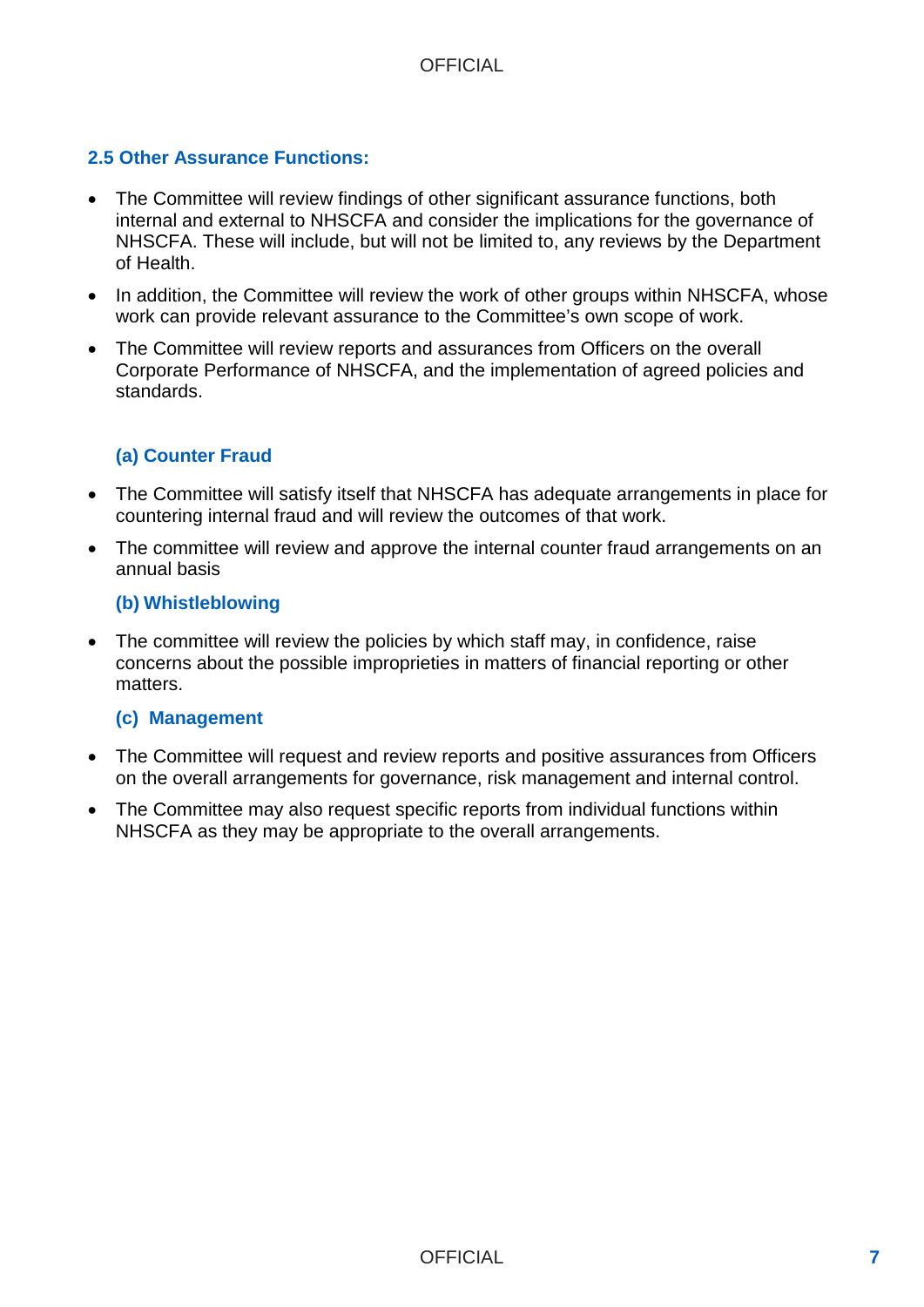#### <span id="page-7-0"></span>**2.6 Financial Reporting**

- The Committee will monitor the integrity of the financial statements of NHSCFA and any formal announcements relating to NHSCFA's financial performance.
- The Committee should ensure that the systems for financial reporting to the Board, including those of budgetary control, are subject to review both as to the completeness, accuracy and fitness for purpose of the information provided to the Board and with regard to the effectiveness of the Board's consideration of this information.
- The committee will review the NHSCFA's annual budget prior to consideration by the board
- At every meeting the Director of Finance will present a budget monitoring statement for the committee's review
- The Committee will review the annual report and audited accounts before submission to the Board, focusing particularly on:
	- a. The wording in the annual governance statement and other disclosures relevant to the terms of reference of the Committee;
	- b. Changes in, and compliance with, accounting policies, practices and estimation techniques;
	- c. Unadjusted mis-statements in the financial statements;
	- d. Significant judgments in preparation of the financial statements;
	- e. Significant adjustments resulting from the audit;
	- f. Letter of Representation; and
	- g. Qualitative aspects of financial reporting

### <span id="page-7-1"></span>**3. Members**

- Members Chair a Non-executive director who must be a CCAB qualified accountant (in the absence of the Chair another Non-executive director who is a member of the Committee) PLUS
- During transition period up to two other NEDs (can be none)
- After transition period two other Non-executive directors.
- The chairman of the board cannot be a member of the committee

## <span id="page-7-2"></span>**4. Attendees**

- Director of Finance.
- Representative(s) of Internal Audit.